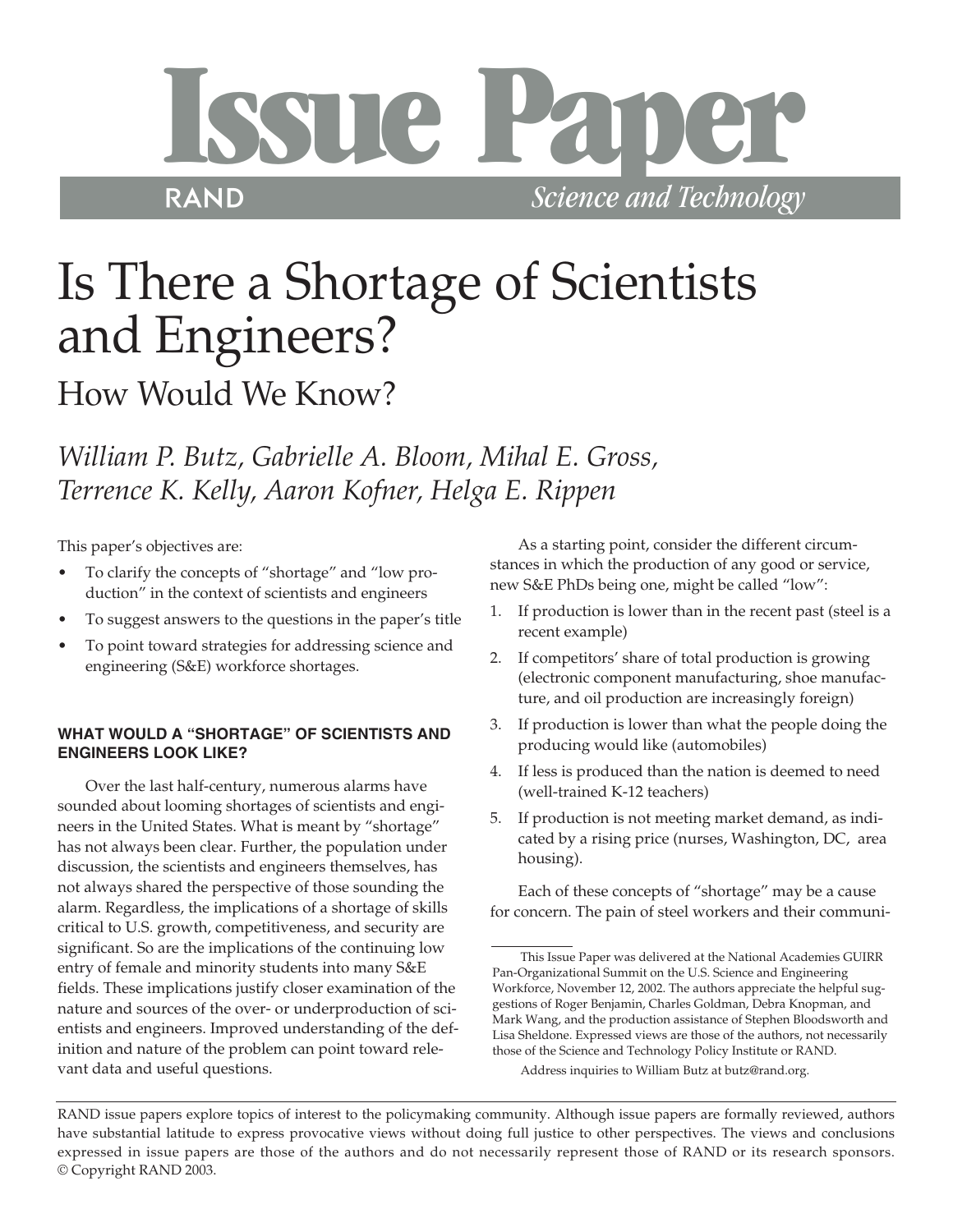ties is real when production falls and plants close (concept #1). The nation's concern about reliance on Mideast oil is justified (concept #2). And so forth. However, one of these five concepts of "shortage" is fundamentally different from the others in a manner crucial for the question at hand. Only the fifth concept integrally embodies a corrective mechanism that solves the problem, i.e., that induces increased production of its own accord.

To see this, consider the S&E workforce. If production of scientists and engineers is insufficient to meet market demand—that is, if each new crop of American scientists and engineers is too small to fill the growing number of jobs offered by academic, industrial, and government employers—then salary offers will tend to increase and unemployment or underemployment of the S&E workforce will tend to diminish. As young people observe this tightening labor market and consider lifetime employment prospects along with the many other factors influencing their career choice, some of them will opt for S&E, rather than for clinical medicine, law, business, or another profession. As these people complete their education and join the workforce, total production of scientists and engineers will accelerate. The shortage will diminish.<sup>1</sup>

To the extent that production is "low" in any sense other than this fifth sense, production will tend to stay low. For example, the fact that competing countries are manufacturing more electronic components while America produces less (concept #2) may constitute a "shortage" of American-produced components. But there is nothing about this kind of shortage that will induce American companies to reverse the move offshore.

Indeed, in whichever other respect there is a "shortage," policy actions to relieve it will be effective to the extent that they operate to increase demand for the good or service (concept #5). Policy can also induce increased production by lowering the costs of production, regardless of the manner of shortage that exists.

## **IS THERE A SHORTAGE OF SCIENTISTS AND ENGINEERS?**

Diverse data from the National Science Foundation, the RAND RaDiUS database, the U.S. Census Bureau, the U.S. Bureau of Labor Statistics, the National Research Council, and scientific associations can characterize the production of S&E PhDs, indicate the respects in which such production may be low, and point to causes of

observed patterns. Accordingly, we briefly focus such data on the five different concepts of "shortage," indicating the particular respects in which the production of S&E PhDs indeed appears to be low. This overview points to the fifth concept, unsatisfied demand, as the key both to understanding and to correcting whatever shortages are thought to exist according to the other concepts.

Unfortunately, the uneven detail, varying definitions, and inconsistent time periods in the available data make possible only the teasing out of "stylized facts"—hypotheses awaiting empirical testing.2 That data more recent than 1999 or 2000 are generally not yet published is especially unfortunate, as the S&E workforce situation has arguably changed significantly since then. Hence, we conclude this analysis not with positions or solutions but more modestly with four possible strategies for increasing the production of S&E PhDs in whatever fields might be deemed low, by whatever criteria.

To begin, consider whether the United States is experiencing a shortage of S&E PhDs in either of the first two senses—decreased production or gains by competitors. Figure 1 shows that the number of PhDs awarded by American institutions in each major area of science and engineering has been increasing, beginning in the 1980s.<sup>3</sup> These gains were interrupted in the late 1990s, an interruption that has apparently continued in some fields, although confirming data are not yet published. Hence, at least until very recently, American PhD production has not been declining in the broad S&E fields, so there is little or no shortage in the first sense.

#### **PhD AWARDS GENERALLY ROSE FOR 15 YEARS, THEN LEVELED OFF OR FELL**



*Figure 1. S&E PhD Degrees Awarded by Broad Field, 1975–1999*

<sup>&</sup>lt;sup>1</sup>Indeed, considerable statistical evidence supports the proposition that the number of students in different fields and, later, in different occupations, responds to changes in earnings across the different fields. See, for example, Berger (1988). Among the considerations that underlie career choice—no doubt including the excitement and satisfaction of a career in science—is the opportunity or lack of one to get a good job and make a good living.

<sup>2</sup>Measures of statistical significance are omitted. Putting the patterns and hypotheses identified in this paper to test will require them.

 $3$ Our focus on the PhD and corresponding international doctorates as measures of the S&E workforce oversimplifies the complex and changing nature of the S&E enterprise in some respects. In engineering, for example, the terminal degree for private sector employment is more frequently the MS or BS. More broadly, technically trained recipients of bachelor and associate degrees arguably form an increasingly important part of the S&E workforce. We emphasize the PhD because, in these aggregated data, it seems the best overall indicator of the size of the S&E workforce and because it is most often emphasized in discussions of the issues.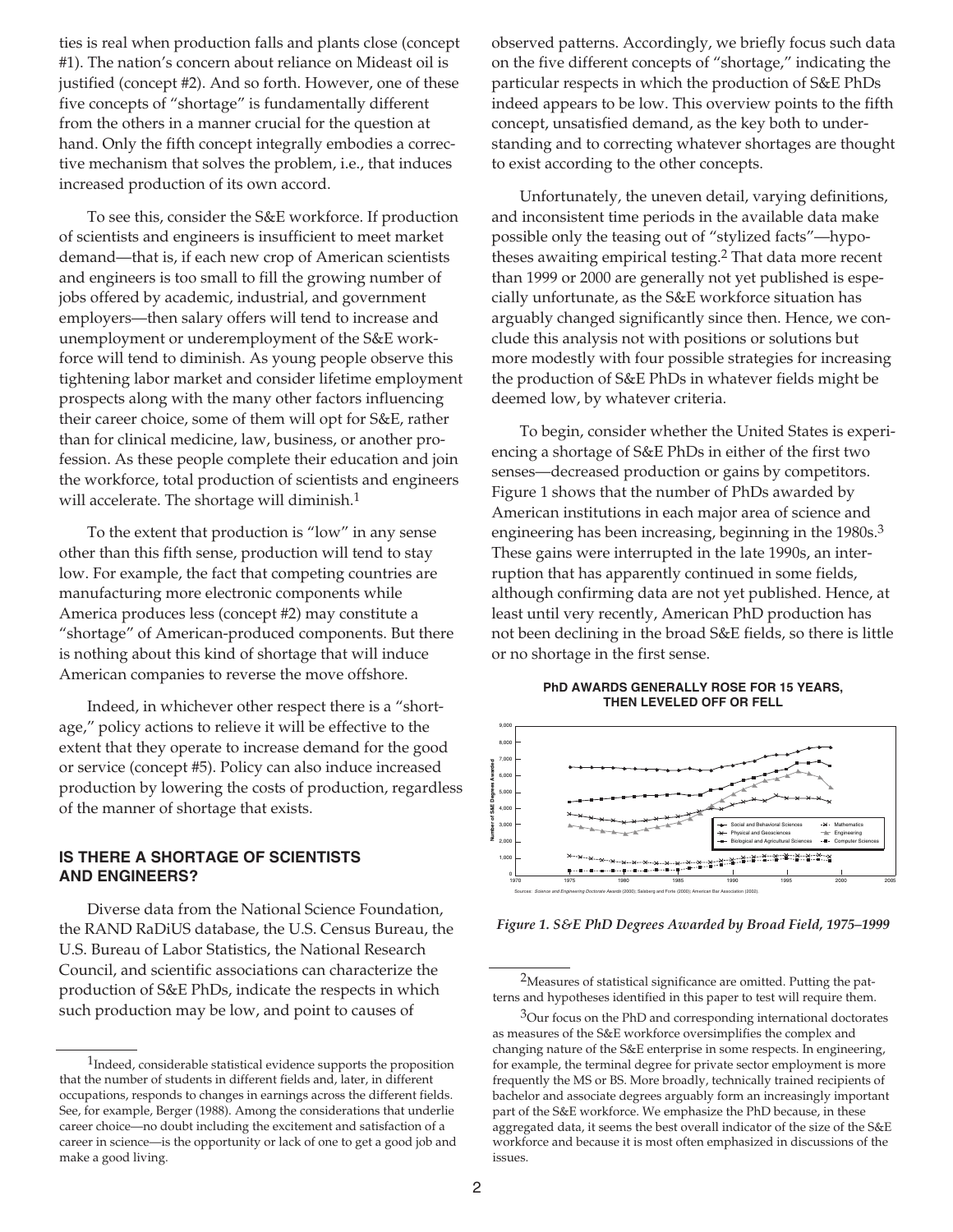What about the second concept of shortage—competitors gaining ground? Figure 2 shows that S&E doctorate production increased in many other "competitor" countries during the 1980s, as in the United States, but the numerical increase in the United States has been larger.

**FOREIGN S&E DOCTORATES HAVE ALSO INCREASED, BUT NOT BY AS MUCH**



*Figure 2. S&E Doctorates Awarded in Nine Countries, Varying Years 1975–1999*

From two other perspectives, however, the situation vis-à-vis our "competitors" does not appear so sanguine. Figure 3 reports the ratio of S&E first-degree holders to the total population of 24-year-olds in selected industrial countries in 1975 and 1999. Think of the height of each column as representing the probability that a representative young person will complete an S&E degree. That probability for American youth grew from 0.04 in 1975 to 0.06 in 1999, a notable increase corresponding to the numerical growth evident in the first two figures.

#### **A YOUNG ADULT'S PROBABLITY OF GETTING AN S&E DEGREE HAS RISEN MUCH LESS IN THE UNITED STATES THAN ABROAD**



*Figure 3. Ratio of Natural Science and Engineering First University Degrees Awarded to 24-Year-Old Population, by Country, 1975 and 1999*

In 1975, this probability in America was exceeded only in Japan, among the countries shown. After 1975, however, the picture is radically different. Each of the other six countries has experienced a much larger increase, measured in either absolute or percentage terms.<sup>4</sup> Although

the young-adult populations in these countries are growing less rapidly than ours (not shown), the proportion of their young people opting for university degrees in science and engineering is rising faster.

Figure 4 examines from another angle the question of whether our "competitors'" relative percentage of S&E workforce is increasing. Here, doctorate recipients from American institutions are divided into U.S. citizens and non-citizens.<sup>5</sup> The latter's share has grown rapidly indeed, from 23% of the total in 1980 to 42% in 1994. Even with the subsequent decline in non-citizen degree awards, $6$  this longer-term rise, combined with the increasing propensity of students abroad to enter S&E fields (Figure 3), buttresses the case that the American S&E workforce is low in the sense that our "competitors'" relative percentage is increasing, as in concept two above.7

#### **NON-CITIZENS HAVE RECEIVED AN INCREASING SHARE OF AMERICAN S&E AND HEALTH DOCTORATES**



*Figure 4. S&E and Health Doctorates Earned by U.S. Citizens and Non-Citizens, 1980–2000*

Consideration of the third and fourth concepts of "shortage" is best deferred until we have taken up the fifth and last concept: Is growth of the S&E workforce insufficient to satisfy market demand? If such growth is insufficient, that is, if the numbers of American scientists and engineers are too few to fill the new jobs offered by academic, industrial, and government employers, then employers will be bidding to fill their empty positions. Job openings, lab facilities, salaries, advancement opportunities, and other components of career satisfaction will be on the rise, while unemployment and underemployment<sup>8</sup> will be falling.

<sup>4</sup>Other countries can be seen in the source table to have experienced even larger increases, notably Mexico and Spain.

<sup>5</sup>The underlying data for this figure include MDs. Permanent residents are counted with non-citizens.

<sup>&</sup>lt;sup>6</sup>Since September 2001, the number of foreign students enrolled in graduate S&E programs in the United States has apparently decreased even more markedly.

<sup>7</sup>Of course, many foreign recipients of U.S. degrees choose to remain and work here.

<sup>8</sup>Prevalence of postdoctoral appointments, particularly successive appointments, might be considered an indicator of underemployment.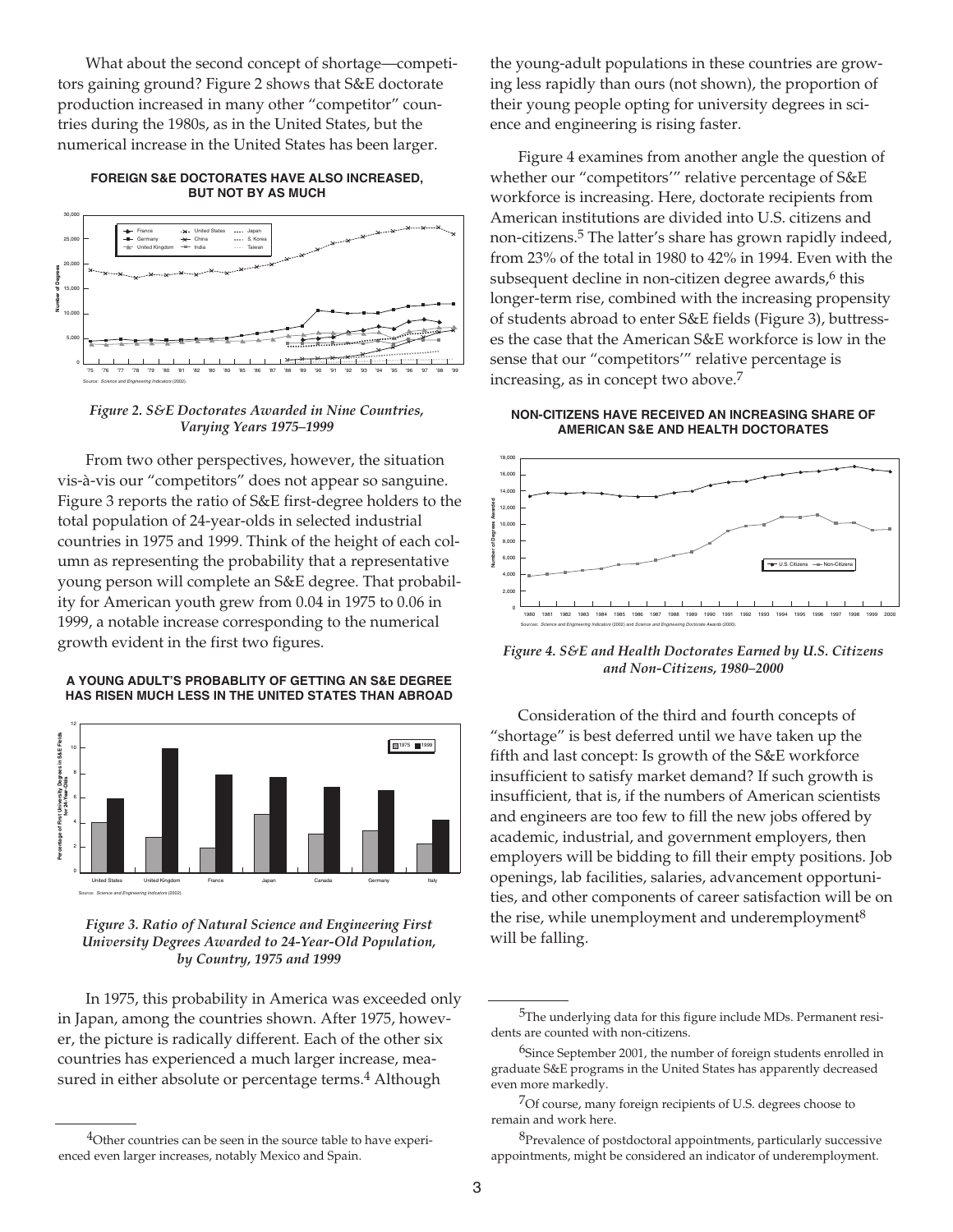Alternatively, if the rewards of other careers—perhaps clinical medicine, law, or business—are higher and are growing relative to S&E, and if it is instead the costs of training for a job that are growing for S&E, then there is no shortage of scientists and engineers in this important fifth sense. Indeed, in this latter case, the "shortages" that others discern may well look more like discouraging surpluses to young people considering career choice.

Is there in fact an unsatisfied demand for scientists and engineers in the American job market? Available data are sketchy but they are consistent. We consider two indicators of S&E career opportunities: earnings and unemployment. Where data allow, we compare these opportunities and costs to those facing budding holders of professional degrees—MDs, DDSs, DVMs, JDs, and MBAs. These comparisons are instructive to the extent that bright, ambitious students inclined toward science and engineering consider a range of challenging alternatives in making their career decisions.

Figure 5 compares an estimate of annualized earnings for PhDs (all PhDs are included in this measure, not just S&E)<sup>9</sup> with earnings of professional degree holders (those listed just above).10 Professional degree holders earn more at nearly every age and considerably more over an entire career, as measured by the summed difference between the lines. This is no surprise.

For the purpose of our analysis here, we would be better served had these earnings estimates been calculated separately for the S&E workforce and repeated for a decade or so earlier. This comparison would reveal whether the professional degree premium is falling, that is, whether the relative attractiveness of an S&E career is rising, indicating a shortage in that crucial fifth sense. Alas, this measure is not yet available separately for S&E or for earlier periods. Still, the data at hand give no indication of the kind of earnings premiums for scientists and engineers that would signal the existence of a shortage.

**PROFESSIONAL DEGREE HOLDERS MAY EARN CONSIDERABLY MORE OVER THEIR LIFETIMES THAN PhDs**



*Figure 5. Annual Earnings Trajectories for Advanced Degree Holders by Age, 1997–1999 Period*

Unemployment rates are another indicator of market conditions. Rates that are falling or lower than in alternative occupations also suggest shortages in the fifth sense unsatisfied demand. Unemployment rates are available and plotted in Figure 6 for chemists, recent mathematics PhDs, and recent biomedical PhDs and MDs.<sup>11</sup> Although not fully comparable in population or time period, these three rates, when compared to the overall U.S. unemployment rate, suggest a general increase or leveling in the 1990s, while the general unemployment rate was falling substantially. Rising unemployment in one sector, while the overall economy is doing well, is a strong indicator of developing surpluses of workers, not shortages.

**SOME S&E PhD UNEMPLOYMENT RATES HAVE RISEN, WHILE THE GENERAL U.S. RATE HAS FALLEN**



*Figure 6. Unemployment Rates of the United States and Selected S&E Fields*

Hence, neither earnings patterns nor unemployment patterns indicate an S&E shortage in the data we are able to find. Altogether, the data in Figures 5 and 6 do not portray the kind of vigorous employment and earnings prospects that would be expected to draw increasing numbers of bright and informed young people into S&E fields.

 $9$ These highly aggregated data cannot reveal salary trends for just the S&E workforce, much less for particular disciplines and subdisciplines that may have experienced unusual salary growth or decline. For comparison purposes, about 60 percent of PhD degree holders were in S&E fields in the period covered by these data.

 $10$ Called by the Census Bureau "synthetic estimate of work life earnings," this measure calculates for the 1997–1999 period the annual earnings of persons in each indicated age range. A young person today might interpret the lines connecting these age points as the expected career profile of annual earnings on into her future. That interpretation requires several strong assumptions. An alternative measure of the career earnings profile would report annual earnings of the same group of people as they age over the years. As those data must necessarily refer entirely to the past, even to the deep past when the group of people was young, they also are a flawed proxy for looking at the future. However, lacking real data about the future, people and organizations use information about the past and present to make decisions, including career decisions.

<sup>11&</sup>lt;sub>The American Mathematical Society and American Chemical</sub> Association publish more extensive data (including unemployment rates) on their members than are available for most other S&E communities.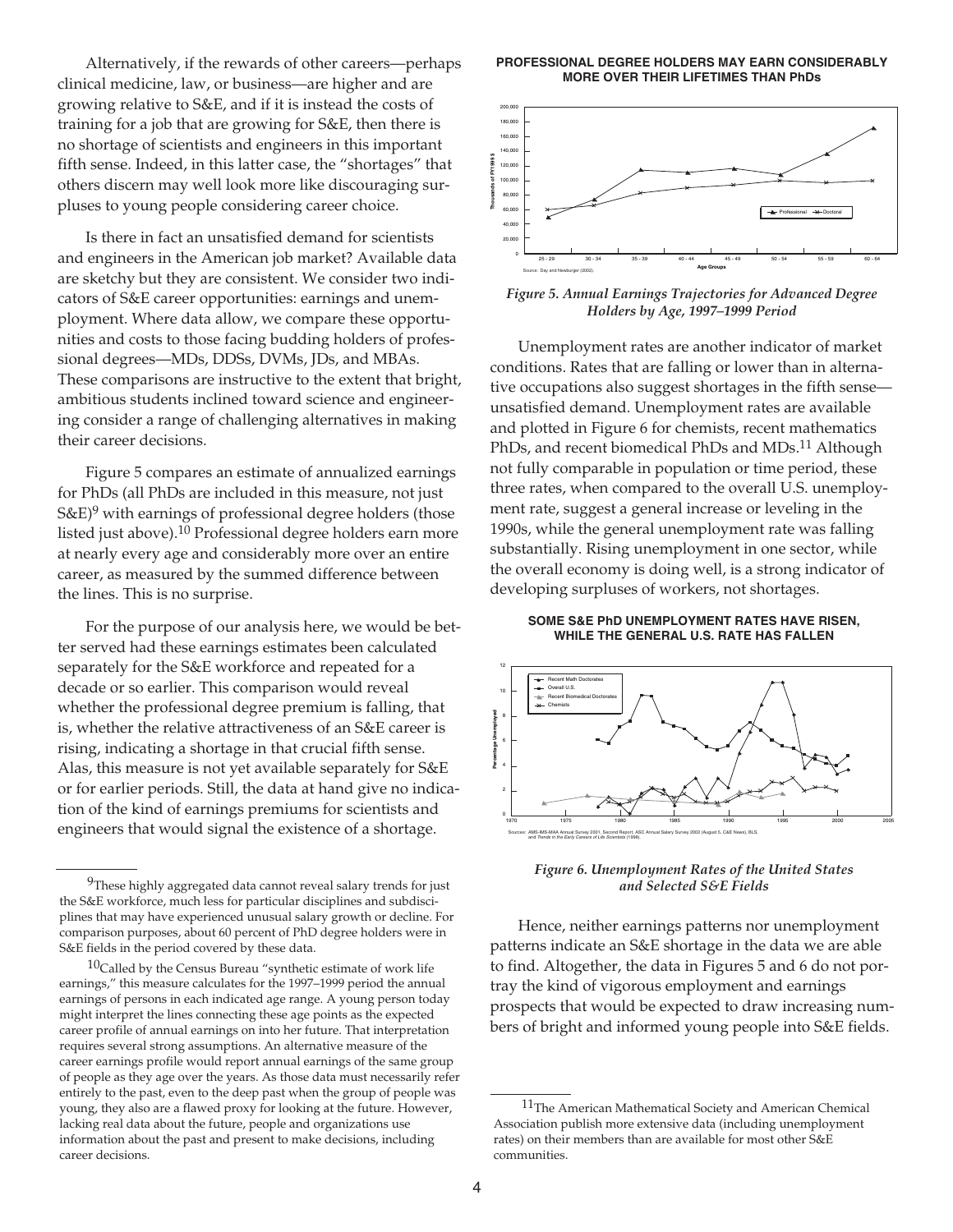We return now to the third concept of shortage: Is production lower than the people doing the "producing"—in this case the young people making career choices—would like? More young people today may arguably enjoy doing science or engineering than actually plan to prepare for such careers. Instead they may choose a professional degree, but only reluctantly. In a market economy, even one characterized by rigidities, regulations and unequal opportunity, qualified people tend toward career paths whose rewards and satisfactions are becoming more attractive and/or whose preparatory costs are becoming less onerous.

We have seen that broad fields of science and engineering do not appear particularly attractive from the earnings and unemployment perspective. What about the cost side? Figure 7 points to a sobering part of the answer. The average time from bachelor degree to PhD in the life sciences has increased by two full years since 1970.





### *Figure 7. Average Registered Time to PhD in the Biomedical Life Sciences (Post-Baccalaureate Study)*

Professional associations in several other scientific fields informally confirm similar increases. If, as is likely, the variance in time-to-degree has increased along with the mean, then prospective life scientists face not only more years out of the labor market but also more uncertainty about the number of years to attain their degree. Complaints about perceived subjectivity and arbitrariness of the postgraduate process—its length and the prospects of eventual completion—are also not infrequent.

All this might not matter so much if the brightest young people lacked alternative training and career paths. But consider the paths to the MD, DD, DVM, JD, and MBA. The number of years to degree has stayed absolutely constant in these programs for decades,<sup>12</sup> and the prospects for successful completion, once begun, remain high. Have the amount and complexity of material to be mastered expanded so much more in biology or mathematics than in medicine, law, or finance? This would seem hard to argue. Then why does it take longer to attain the credentials to begin one's career in most of the sciences but not in the professions?

Finally, what about the fourth concept of shortage, unmet national needs? Will particular subfields of science or engineering soon become critical, perhaps for national security, health care, feeding the world, or national competitiveness? Perhaps some fields are already critical but without the corresponding inducements that attract qualified young people. Where would these inducements come from?

## **POSSIBLE STRATEGIES FOR ADDRESSING S&E WORKFORCE SHORTAGES**

We have seen that the production of American scientists and engineers is low neither in the sense that it has fallen over some years from previous heights nor in the sense that employers are driving S&E earnings up and unemployment rates down in a scramble to hire more scientists and engineers. However, in another sense of shortage—that of competitive foreign gains—American production does appear low.

Whether from unmet national needs, foreign competition, or any other source, a perceived shortage of U.S. S&E talent must be expressed in terms that motivate young people, or the shortage will persist. If such perceived shortages do emerge, the story loosely told by these data points toward four general strategies to relieve them. Two of these strategies involve government actions to increase the returns and rewards to be expected from a career in science. The other two strategies—somewhat less amenable to direct government policy—would reduce the costs of preparing for such a career. A fifth strategy points to gaps in the data relating to S&E workforce that need to be addressed to enable a more informed discussion of the issues outlined in this paper.

1. **Steadily and predictably increase federal research obligations for the S&E fields of concern.** This strategy, though not easy, is straightforward. There is nothing so directly under the control of the federal government as its budget, and probably little that has so direct an effect on the attractiveness of an S&E career. Federal grants, contracts, and other S&E expenditures are an important component of fellowship support, job opportunities, lab facilities, and salary growth. Figure 8 shows that federal obligations for total research, in constant dollars, have increased more than fivefold since 1970 in some fields but hardly at all in others. The substantial growth in federal support for the biological sciences seen in Figure 8 is likely a major reason for the corresponding growth in biologi-

<sup>&</sup>lt;sup>12</sup>Flexible training alternatives that can extend time to degree have arisen in each of these fields, but these are optional, serving to increase the attractiveness.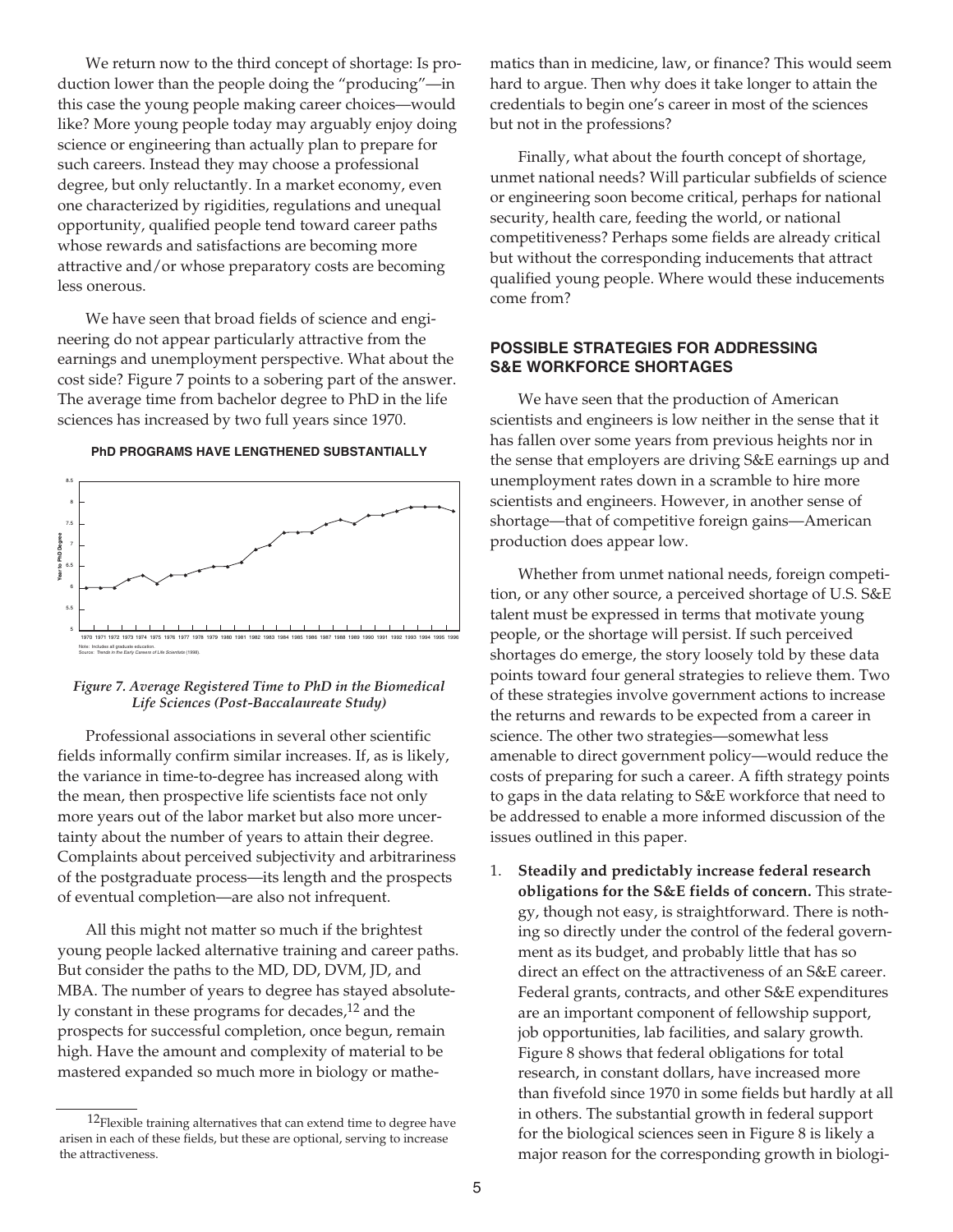cal science PhDs seen in Figure 1. If national needs now (also) point in other directions, substantial and predictable federal budget enhancements in those directions can be expected to call forth the same kind of response on the part of young people (or midcareer people) contemplating their careers.

However, growth in PhD production without corresponding growth in available jobs for PhDs may cause more harm than good. There is evidence that this has occurred in the past. Anecdotal evidence suggests recent widespread underemployment of some biology specialties, indicating possible "overshooting"—too many new PhDs to satisfy the demand. Goldman and Massy (2000), in particular, argue that funding increases naturally lead to greater increases in PhD production than PhD employment, without specific policy interventions. Romer (2000) calls for a system of portable national fellowships as a means of increasing funding for S&E while allowing market forces a role in matching supply and demand.

#### **FEDERAL S&E RESEARCH BUDGETS HAVE INCREASED MUCH MORE FOR SOME FIELDS THAN OTHERS**



*Figure 8. Federal Obligations for Total Research, by Field of Science and Engineering, FY 1970–2002*

- 2. **Increase incentives for private investment and hiring in the priority fields of S&E.** This strategy, while less straightforward, falls also in the federal bailiwick. Subsidies, patent and intellectual property protection, and regulatory changes can be effective tools for encouraging private investment and jobs in industries that employ particular types of scientists and engineers. Often, job creation is a byproduct of policies directed toward some other goal, but job growth in particular professions could just as well be the explicit policy target. In either case, people's career decisions might be expected to respond. Although not primarily driven by federal policy, the boom in computer science and engineering degrees during the 1990s was fueled by rapidly increasing private sector demand.
- 3. **Adopt the "professional school model" for S&E PhD programs.** This strategy aims to reduce the early costs

and uncertainties of training for an S&E career rather than increasing later career rewards. The adoption of this strategy by academe, even any resolve toward attempting it, seems remote. Still, more young people might select these S&E doctoral programs over professional schools if the years to S&E PhD completion were rolled back to, say, 1970 levels, if this term were predictable and uniform, and if the subjective and arbitrary aspects of the PhD path were curtailed.

- 4. **Introduce two new professional doctoral degree programs for science and engineering built on the MD model.** This fourth strategy would also reduce training costs and uncertainties, specifically for those whose career goals focus on professional practice rather than cutting-edge research. Graduates would have a firm grounding in a broad set of skills, understand how their skills fit in with other skill sets, and be able to keep up with the cutting edge. These new programs would feature a structured curriculum with well-defined completion criteria and a definite term, perhaps of four years. Their faculty would be practitioners with other sources of income, as in medical schools. The rapid growth of industrial parks, corporate-like technical centers, and corporate partnerships would facilitate this arrangement. As with existing professional degree programs, students would not normally rely on grants and fellowships but would instead look to substantially higher lifetime earnings to pay their own way. The attractiveness of this strategy depends partly on whether the current employment of S&E PhDs could be partly satisfied instead by holders of these new professional doctoral degrees.
- 5. **Expand the range and improve the timeliness of S&E workforce data.** To know whether shortages of scientists and engineers are in fact developing and whether strategies to encourage their production are succeeding, specific additional data should be collected. In addition, a subset of indicators could be developed to provide early warning some two years or more before full data become available.

Logic as well as repeated experience counsels caution in pursuing these strategies, particularly the first two. Young peoples' career decisions do not shift instantaneously when the relative attractiveness of their various choices begins to change. Having begun to shift, their choices do not then emerge in the employment market for as long as their educational training takes. Hence, government actions to increase opportunities and earnings in one field must be sustained for many years or else they do more damage than good. To see this, consider that such a policy must be sustained for substantially longer than the lag between the policy's initiation and the labor market entry of the last new group of graduate scientists and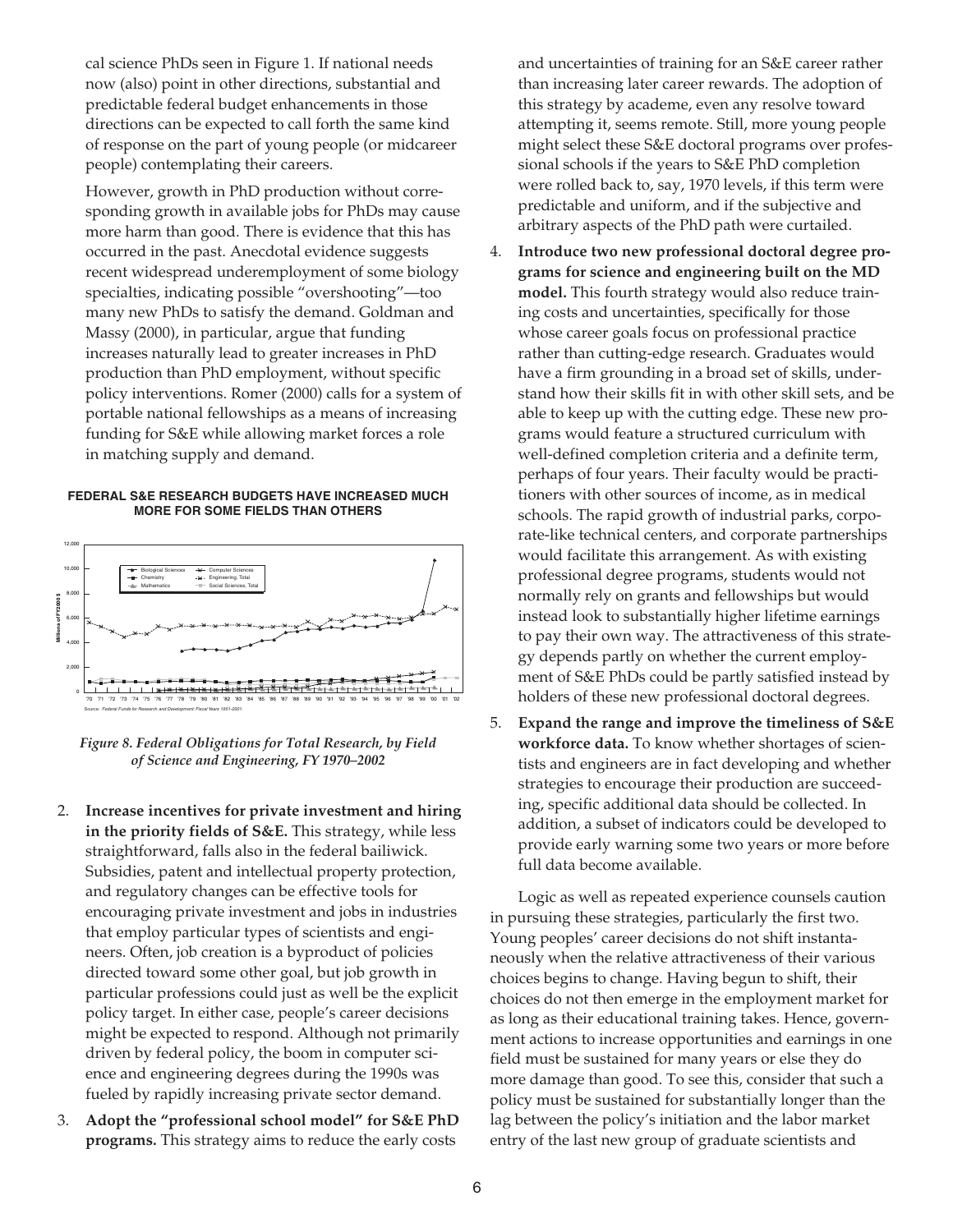engineers. In this last group are the first high school students who jumped (and were encouraged to jump) in the newly favored direction. Hence, 8–10 years is the absolute minimum period of sustained government investment before those young people who responded can begin to reap the reward, much less begin to repay their investment. Policy that cannot be sustained for more than a decade will therefore be destabilizing and harmful to bright young peoples' careers and lives, to the extent that they and their advisors trusted the policy.

These important caveats notwithstanding, sustained strategic movement in any of these first four directions could reduce the costs and uncertainties of postgraduate S&E training and increase the job opportunities, earnings, and satisfaction of graduates, whether in priority fields of science and engineering or across the spectrum. In response, the young people who are bright enough to drive 21st-century American science and engineering (but also bright enough to work its clinics, courts, and businesses) would increasingly do so.

## **CITATIONS**

American Bar Association. (2002) *Statistics.*

Berger, Mark C. (1988). "Predicted Future Earnings and Choice of College Major." *Industrial and Labor Relations Review* 41(3): 418–429.

Current Population Surveys. (1998–2000). U.S. Census Bureau.

Day, Jennifer C. and Newburger, Eric C. (2002). "The Big Payoff: Education Attainment and Synthetic Estimates of Work-Life Earnings." U.S. Census Bureau.

*Federal Funds for Research and Development: Fiscal Years 2000, 2001, and 2002.* National Science Foundation, Division of Science Resources Statistics.

*Federal Funds for Research and Development Detailed Historical Tables: Fiscal Years 1951–2001.* National Science Foundation, Division of Science Resources Statistics.

Goldman, Charles A., and Massy, William F. (2000). *PhD Factory: Training and Employment of Science and Engineering Doctorates in the United States.* Bolton, MA: Anchor Publishing.

Loftsgaarden, D. O., J. W. Maxwell, et al. (2002). "2001 Annual Survey of the Mathematical Sciences (Second Report)." *Notices of the AMS* 49(7): 803–816.

Romer, Paul M. (2000). "Should the Government Subsidize Supply or Demand in the Market for Scientists and Engineers?" Working Paper 7723. National Bureau of Economic Research. http://www.nber.org/ papers/w7723.

*Salary and Employment Survey.* (1999). American Chemical Society 77: 28–39.

Salsberg, E. and G. J. Forte (2002). "Trends in the Physician Workforce, 1980–2000." *Health Affairs* 21(5): 165–173.

*Science and Engineering Doctorate Awards.* (1995–2002). Arlington, VA, National Science Foundation, Division of Science Resources Statistics.

*Science and Engineering Indicators.* (2002). Arlington, VA, National Science Foundation, National Science Board.

*Trends in the Early Careers of Life Scientists.* (1998). Washington, D.C., National Research Council, National Academy Press.